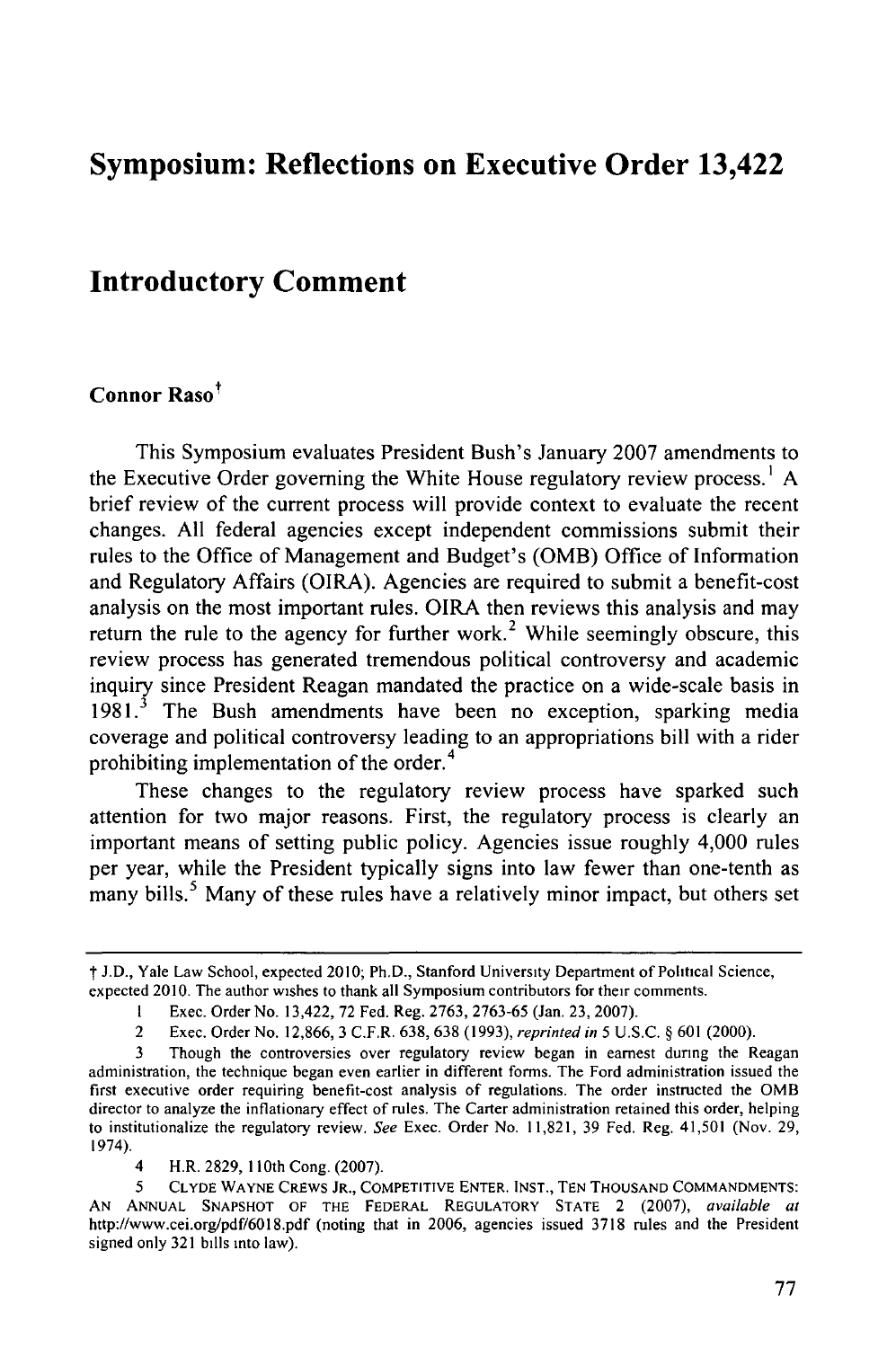policy on high-stakes issues including fuel economy standards, power plant emission limits, and cigarette marketing. For a variety of reasons beyond the scope of this Symposium, Congress is increasingly unable to pass detailed legislation to deal with certain contentious and complicated issues, leaving most policy movement to the regulatory process. The environmental arena, in which Congress has passed little major legislation since the early 1990s, is a well known but hardly unique example.

Secondly, regulatory review raises some of the most fundamental issues of separation of powers and democratic accountability. Who controls the bureaucracy--Congress, the President, the courts, or agency leadership? How do we value political accountability against allowing regulatory agencies to act independently and use their expertise to implement policy free from congressional and presidential influence? To what degree do special interests influence our policy process?

#### I. Major Provisions of the Order

Executive Order 13,422 ("the Order") and a corresponding OMB Bulletin on Good Guidance Practices ("the Bulletin")<sup>6</sup> make three major changes to the Clinton administration's regulatory review system. First, the Order requires agencies to provide a written justification for each guidance document. This justification must identify the source of market failure or other issue that necessitates regulation.

Second, the Order explicitly grants OIRA the authority to review "significant" agency guidance documents.<sup>7</sup> This provision raises several important definitional issues. No common definition of "guidance document" exists, but the OMB Bulletin states that the term encompasses: "interpretive memoranda, policy statements, guidances, manuals, circulars, memoranda, bulletins, advisories, and the like."<sup>8</sup> Notably, guidance may include non-written forms of communication such as videos and verbal advice. The OIRA Administrator has broad discretion to designate guidance documents as "significant" under the Order's criteria.<sup>9</sup> The Bulletin defines economically significant documents as the subset of significant documents whose annual effect on the economy exceeds \$100 million. **10** This designation is important as agencies must submit a list of all significant guidance documents to OIRA with

<sup>6</sup> Final Bulletin for Agency Good Guidance Practices, 72 Fed. Reg. 3432 (Jan. 25, 2007).

<sup>7</sup> Exec. Order No. 13,422, 72 Fed. Reg. 2763, 2763-64 (Jan. 23, 2007).

**<sup>8</sup>** Final Bulletin for Agency Good Guidance Practices, 72 Fed. Reg. at 3434.

These criteria follow the standards for significant rules and include all guidance documents that have a projected annual impact greater than \$100 million, create an inconsistency with other agencies, raise important new legal issues, conflict with the President's program, or impose new fees or costs on a private party. See Exec. Order No. 13,422, 72 Fed. Reg. at 2764.

<sup>10</sup> Final Bulletin for Agency Good Guidance Practices, 72 Fed. Reg. at 3434.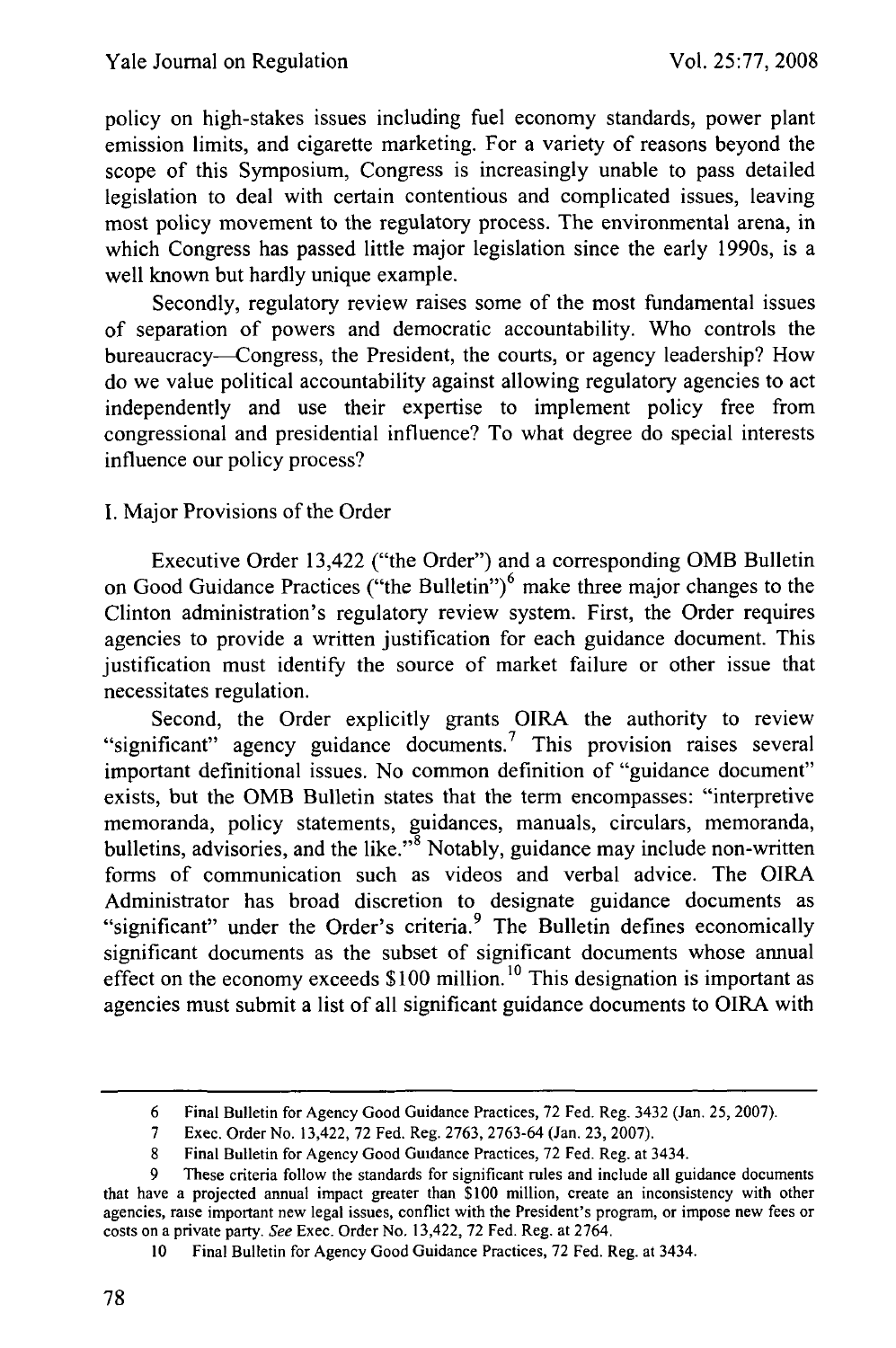an accompanying justification at least ten days before planned publication.<sup>11</sup> OIRA then determines whether to conduct a full review of the document. If so, the agency strives to complete the review within thirty days but faces no binding deadline. $^{12}$ 

The Bulletin also requires that agencies create internal procedures to manage the approval of guidance documents. **1 <sup>3</sup>**All documents are required to include standard information such as the issuing office, the party to which the document applies, and a document identification number.<sup>14</sup> Most importantly, agency leaders must ensure that guidance does not bind external parties.<sup>15</sup> Finally, agencies are required to accept public comments on all issued guidance documents. For economically significant guidance, agencies must go a step further and accept public comments before issuance. **16** Agencies must also list all significant guidance documents currently in effect on their websites.<sup>17</sup> These requirements have a net effect of recreating some of the notice and comment procedures used in the Administrative Procedure Act (APA) to seek public comment on informal rules.<sup>14</sup>

Finally, the Order requires agencies to designate only presidential appointees as Regulatory Policy Officers (RPOs).<sup>19</sup> Agency RPOs are responsible for coordinating the regulatory process and must approve before an agency may "commence" a rulemaking or add an item to the agency's regulatory agenda. 20 To date, agencies have primarily designated general counsels, deputy administrators, or policy office heads as their RPOs.<sup>21</sup>

The Order has provoked a spirited and varied set of responses in the political, academic, and policy worlds. This level of attention is a product of the broader underlying political and procedural issues that the Order raises. This Symposium seeks to add to the dialogue by bringing together contributors with different methodological perspectives. The following discussion elaborates upon four major themes that emerge from the contributions: differing notions of accountability, the tradeoff between accountability and other values, the efficacy of procedural constraints on the rulemaking process, and procedural fairness.

- 18 *See 5* U.S.C. § 553 (2000).
- 19 Exec. Order No. 13,422, 72 Fed. Reg. 2763, 2764 (Jan. **25,** 2007).
- 20 *Id.* at 2763-65.

21 *See* OFFICE OF MGMT. **& BUDGET, OFFICE** OF **INFO.** & **REGULATORY** AFFAIRS, REGULATORY POLICY OFFICERS (July 19, 2007), *available at* http://www.whitehouse.gov/OMB/ inforeg/regpol/agency-reg-policy officers.pdf.

**II** Memorandum from Rob Portman, Dir., Office of Mgmt. & Budget, to Heads of Executive Dep'ts & Agencies & Indep. Regulatory Agencies 8 (Apr. 25, 2007), available at http://www.whitehouse.gov/omb/memoranda/fy2007/m07-13.pdf.

<sup>12</sup> *Id.* **at9.**

**<sup>13</sup>** Final Bulletin for Agency Good Guidance Practices, 72 Fed. Reg. at 3436.

<sup>14</sup> **Id.**

**<sup>15</sup> Id.**

<sup>16</sup> **Id.** at 3438.

<sup>17</sup> *Id.* at 3437.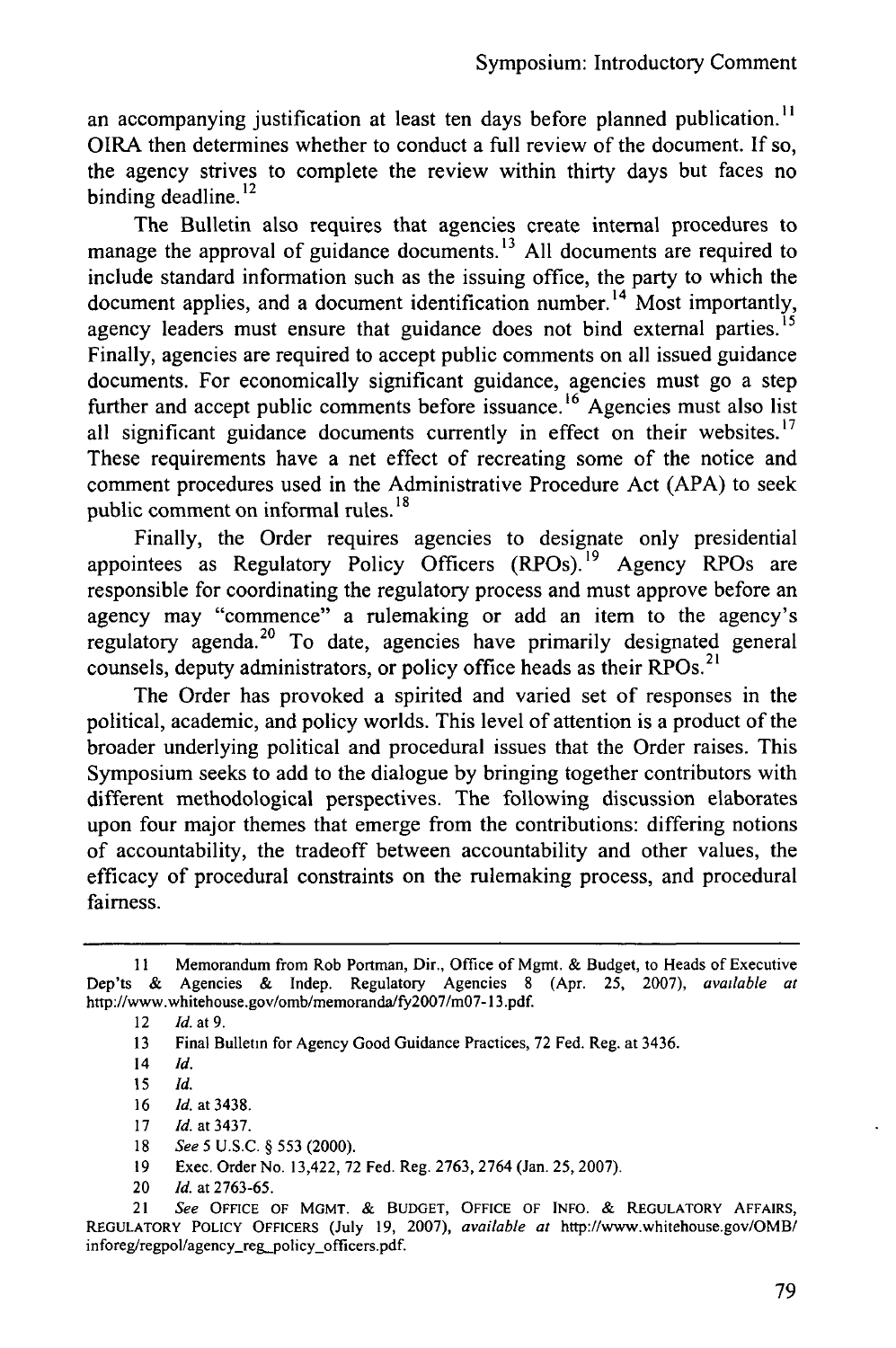#### II. Differing Notions of Political Accountability

Disagreement over the proper standard of political accountability underlies much of the debate over the Order. Jerry L. Mashaw notes the controversy regarding the proper relationship between the President and agency leaders. This has been intensified by recent assertions of presidential authority by the Bush administration, but its roots are much deeper. No consensus has ever emerged regarding the proper accountability relationship between the President and agency leaders. The Order underscores this disagreement by threatening to shift the balance of power between the executive and Congress, raising some of the most fundamental issues of separation of powers and democratic accountability. To what extent do Congress and the President control the bureaucracy? What is the proper scope of the President's authority to direct the agency officials who implement statutes?

These questions have drawn a wide range of responses. In this Symposium, Paul R. Noe and John Graham respond that as the only nationally elected figure, the President should have the authority to set the broad direction of regulatory policy. Enhanced presidential authority increases political accountability relative to delegating authority to unelected career agency staff. A number of scholars have taken a similar position,  $2^2$  building on a literature arguing that vigorous presidential involvement in the regulatory process may increase democratic accountability.<sup>23</sup> Other scholars have reached the opposite conclusion. For instance, Peter L. Strauss argues that increasing presidential authority upsets the balance of power between the President and Congress, actually undermining accountability.<sup>24</sup> Moreover, Strauss claims that the Order's delegation of executive authority without the consent of Congress raises constitutional issues. The Order shifts authority to RPOs at the expense of the agency heads to which Congress originally delegated. Congress, not the President, must affirmatively grant the presidential appointees serving as RPOs such additional authority.<sup>25</sup> Supporters of the Order generally respond that the agency head's power to appoint himself as RPO alleviates this concern.

This range of responses has not been confined to the academic realm. Debate within Congress has fallen along similar lines. Supporters of the Order have noted the same advantages of enhanced presidential control, while members fearful of overreaching executive power have responded both rhetorically and substantively. In February 2007, the House Science and Technology Committee's subcommittee on Investigations and Oversight held a

25 *Id.* at 735-36.

<sup>22</sup> *E.g.,* Robert W. Hahn & Robert E. Litan, *The President's New Executive Order on Regulation,* ECONOMISTS' **VOICE,** Mar. 2007, at 1, 3, *available at* http://www.bepress.com/ev/vol4/ iss2/artl.

<sup>23</sup> *E.g,* Elena Kagan, *Presidential Administration,* 114 HARV. L. REV. 2246 (2001).

<sup>24</sup> Peter L. Strauss, Overseer, or *"The Decider"? The President in Administrative Law,* 75 GEO. WASH. L. REV. 696 (2007).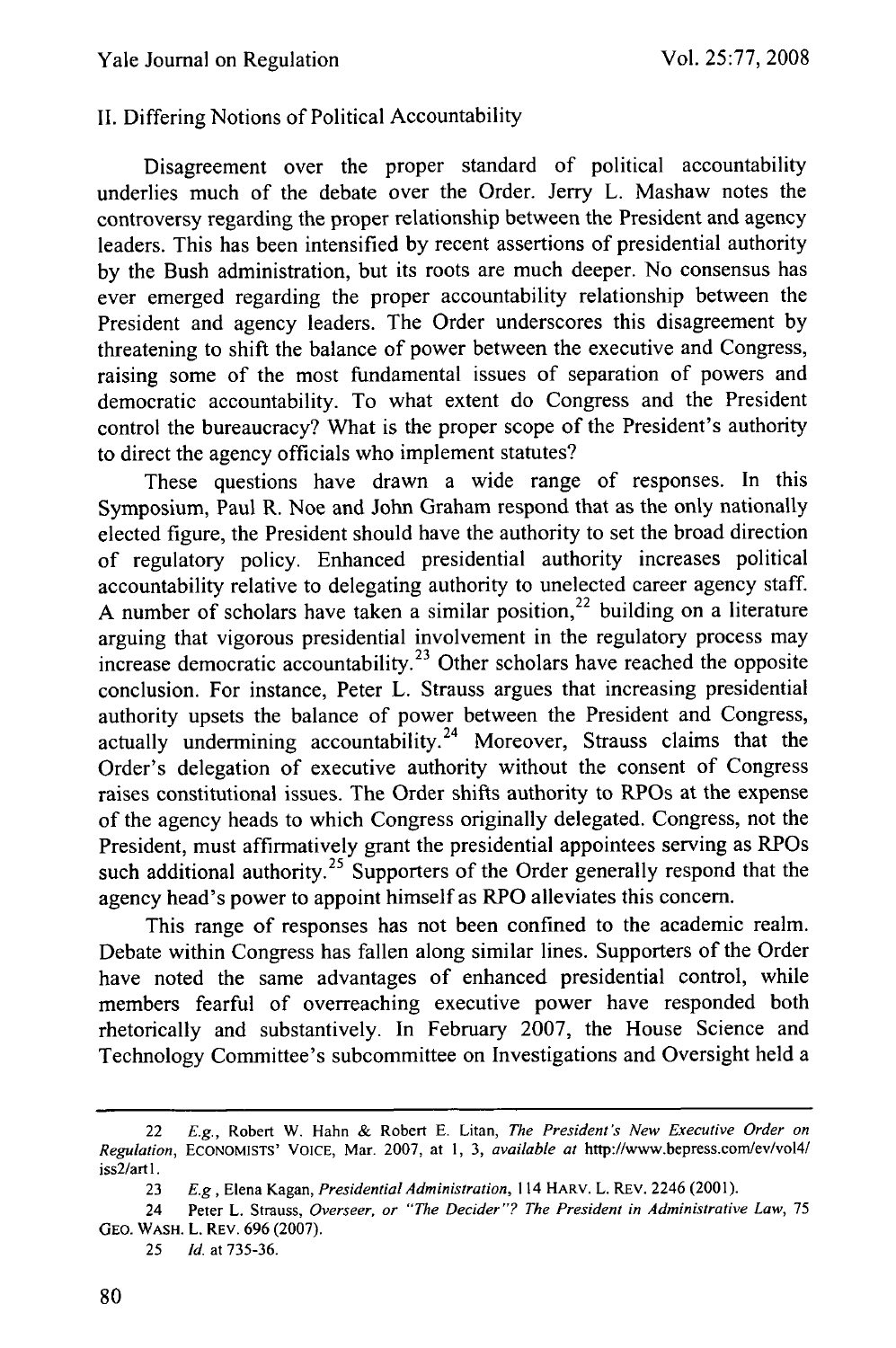hearing on the Order.<sup>26</sup> Chairman Brad Miller amended the House version of the appropriations bill funding OMB to prohibit OIRA from implementing the Order.<sup>27</sup> The amendment was ultimately not included in the final 2008 omnibus appropriations bill, however.<sup>28</sup>

#### III. Accountability and Other Values

The balance of power between the President and Congress has received the greatest attention, but the accountability debate has extended to other important values as well. Cary Coglianese notes considerable concern about the Order's impact on the efficiency of the regulatory process. In particular, he discusses predictions that the volume of guidance material will overwhelm OIRA. Substantial staff increases would be necessary to handle such volume without imposing significant delay, but no such growth has been planned.<sup>29</sup>

The Order also bears on the ability of agencies to use their expertise when formulating and implementing regulatory policy. Since the advent of regulatory review, some scholars have derided OIRA as a small group of ideological economists meddling with technical policy details that agency engineers and scientists have spent entire careers mastering.<sup>30</sup> Loss of expertise is therefore often described as a serious cost of increasing agency responsiveness to presidential preferences via procedural constraints. Similar concerns have been raised with the current Order.<sup>31</sup> However, Roger G. Noll notes that increasing presidential control does not inevitably reduce the ability of agencies to use their expertise in the regulatory policymaking process. For instance, the Order could have included new standards to improve the quality and consistency of agency benefit-cost analyses, which are often plagued by inconsistent assumptions. Changes along these lines have the potential to reshape the traditional debate between political control and expertise, thereby broadening support for regulatory review.

hearings\_markups\_details.aspx?NewsID=1777.

28 Maida, *supra* note 27.

<sup>26</sup> *Amending Executive Order 12,866: Good Governance or Regulatory Usurpation? Part I.* Hearing Before the Subcomm. on Investigation & Oversight of the H. Comm. on Sci and Tech., 110th Cong. (2007), *available at* http://democrats.science.house.gov/publications/

<sup>27</sup> H R. 2829, 110th Cong. (2007); Matt Maida, OMB Watch, *Update on Bush Changes to the Regulatory Process,* RegWatch Blog, Dec. 20, 2007, http://www.ombwatch.org/article/blogs/entry/ 4406/38.

<sup>29</sup> The Fiscal Year 2008 White House budget actually requests a 14% reduction in OIRA's budget. *See* **OFFICE** OF MGMT. & **BUDGET, EXEC. OFFICE** OF THE **PRESIDENT, BUDGET** OF THE **UNITED** STATES **GOVERNMENT,** *available at* http://www.whitehouse.gov/omb/budget/fy2008/pdf/appendix/ eop.pdf (last visited Dec. 16, 2007)

<sup>30</sup> *See, e.g.,* Alan B Morrison, *OMB Interference with Agency Rulemaking: The Wrong Way to Write a Regulation,* 99 HARV. L. REV. 1059, 1064 (1986).

<sup>31</sup>*See* OMB WATCH, E.O. 13,422: **UNANSWERED AND UNACCOUNTABLE** 8 (2007), *available at* http://www.ombwatch.org/regs/PDFs/EO13422UnansweredandUnaccountable.pdf.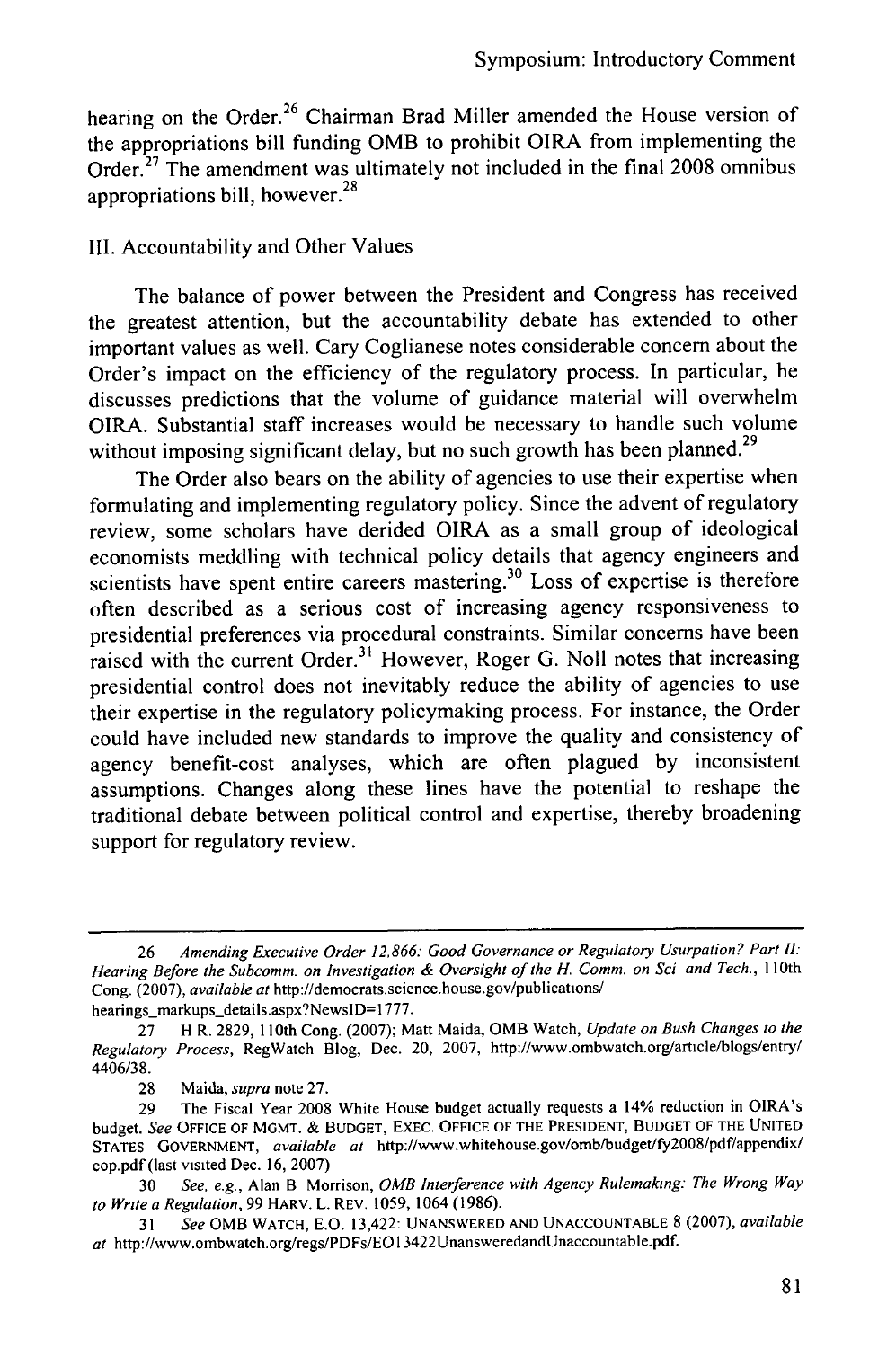#### IV. Efficacy of Procedural Constraints

As Coglianese suggests, the Order also renews debate over the ability of procedural constraints to change outputs of the regulatory process. Congress and the President face a tradeoff between the benefits of delegating policymaking authority to agencies, such as increased expertise and the ability to shield certain issues from politics, and the costs of reduced control and democratic accountability. This expertise-control tradeoff raised by delegation is almost surely the most widely discussed issue in the political science literature on bureaucracy.<sup>32</sup> Analysts and policymakers alike often view procedural constraints as a method of capturing the benefits of delegation while minimizing the costs.

However, as Coglianese notes, over sixty years of experience indicates that procedural constraints may have a relatively modest effect on regulatory outcomes. A growing body of academic analysis suggests that procedural constraints may matter significantly less than the preferences of agency officials and interest groups.<sup>33</sup> New procedural constraints are therefore frequently followed by unfulfilled predictions of drastic effects on the regulatory process. As the debate over ossification of the rulemaking process demonstrates, however, this issue is hardly settled. The impact of this Order on the regulatory process will influence political debate over future procedures and serve as another piece of evidence in the academic discourse about the efficacy of procedural constraints.

#### V. Procedural Fairness

Finally, the contributors note the Order's impact on procedural fairness and consistency in the regulatory process. Noe and Graham argue that agencies may use guidance documents to circumvent accountability mechanisms. Prior to the Order, guidance was often shielded from most intra-agency review, APA requirements, and OMB oversight. As Coglianese's discussion indicates, such procedures may be less effective than is commonly assumed. Nonetheless, these constraints are not wholly ineffective, and most observers agree that they serve a useful purpose as well. Even some strong opponents of the current Order have expressed concern with allowing agencies to issue guidance as a functional substitute for legislative rules. 34 Imposing two additional procedural standards for OIRA review of guidance documents-the same public transparency requirements currently governing review of rules and a firm

<sup>32</sup> For a seminal discussion on the issue, see **DAVID EPSTEIN** & SHARYN O'HALLORAN, **DELEGATING** POWERS: A TRANSACTION **COST** POLITICS APPROACH TO POLICY **MAKING UNDER** SEPARATE POWERS **(1999).**

<sup>33</sup> For an empincal investigation, see Steven J. Balla, *Administrative Procedures and Political Control of the Bureaucracy,* 92 AM. POL. SCI. REV. **663** (1998).

<sup>34</sup> *See, e.g.,* Peter L. Strauss, *The Rulemaking Continuum,* 41 DUKE L.J. 1463, 1476 (1992).